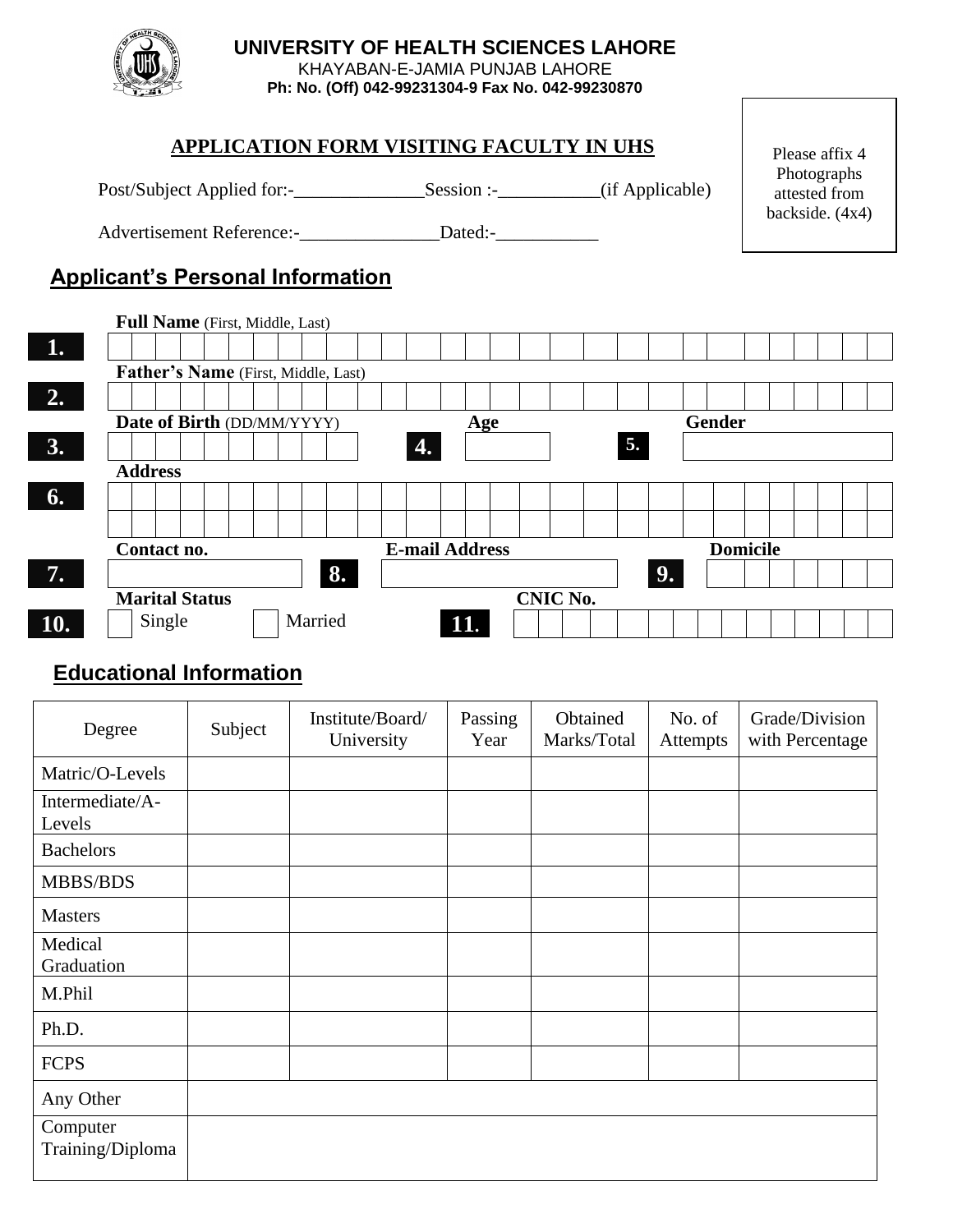### Research Papers/Publications with Impact Factor (Applicable for Academic Post)

#### **Research Interest**

## **Experience** (Precise answer with tenure and grade)

**Administrative Experience** 

**Office/Staff Experience** 

**Instructional/Teaching Experience** 

Experience relevant to applied job/subject (if any)